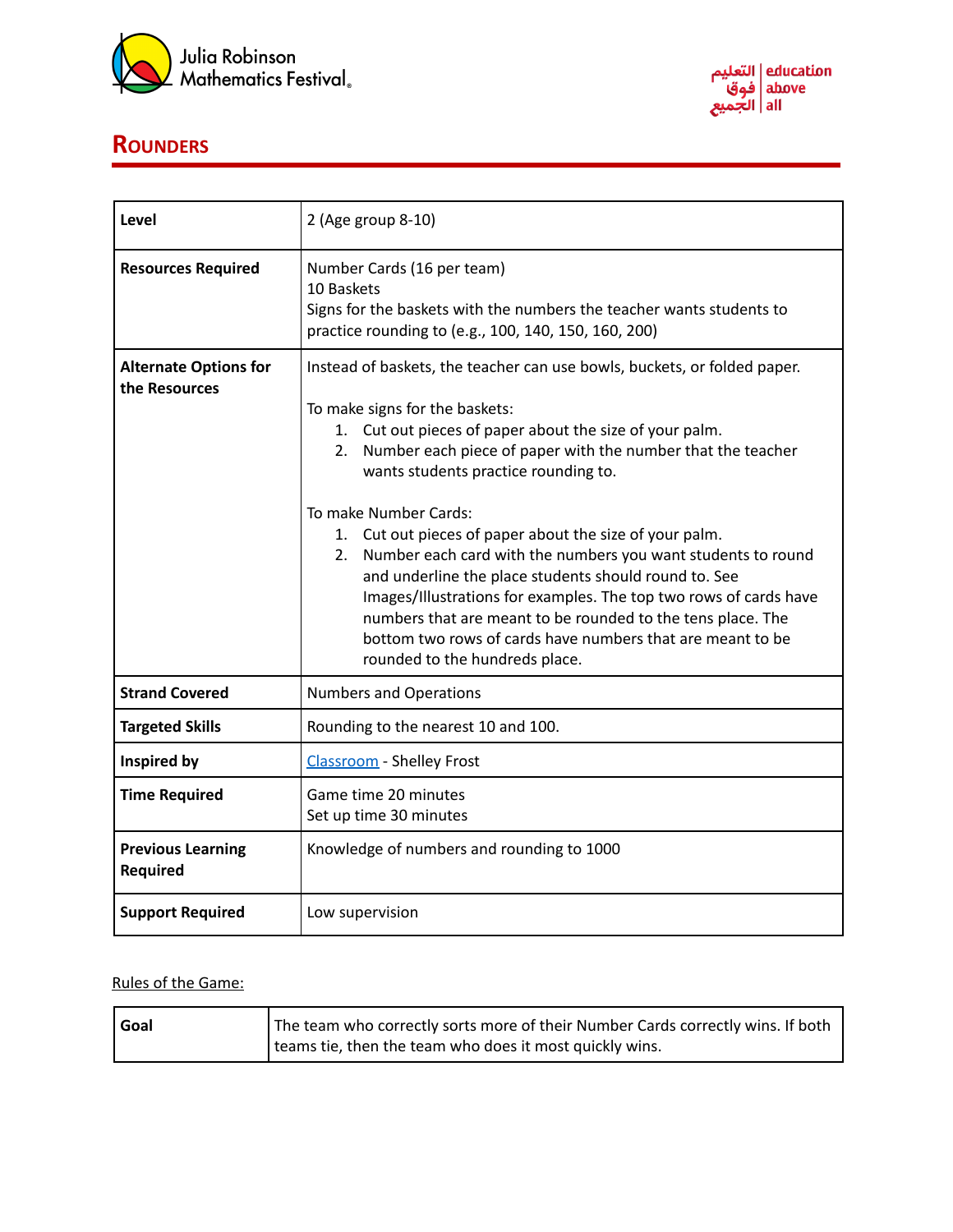



| <b>Steps</b>                      | Step 1: The teacher makes 5 signs for 5 of the baskets. For example, the teacher<br>can make signs for the numbers 100, 140, 150, 160, and 200. The teacher makes<br>the same 5 signs for the other 5 baskets.                                                                                                                 |
|-----------------------------------|--------------------------------------------------------------------------------------------------------------------------------------------------------------------------------------------------------------------------------------------------------------------------------------------------------------------------------|
|                                   | Step 2: The teacher makes 16 Number Cards per team. The numbers on each<br>card should round to one of the numbers on the signs. See Images/Illustrations<br>for an example of 20 cards that would work for signs with the numbers 100, 140,<br>150, 160, and 200.                                                             |
|                                   | Step 3: The teacher puts the first 5 signs on 5 of the baskets and places them on<br>the floor or a table. These 5 baskets are for Team 1. The teacher puts the other 5<br>signs on the remaining baskets and places them on the floor or a table. These 5<br>baskets are for Team 2. See Images/Illustrations for an example. |
|                                   | Step 4: The teacher groups students into 2 teams.                                                                                                                                                                                                                                                                              |
|                                   | Step 5: Each team lines up in a single-file line in front of their five baskets.                                                                                                                                                                                                                                               |
|                                   | Step 6: The teacher gives each team a deck of cards.                                                                                                                                                                                                                                                                           |
|                                   | Step 7: When the teacher says "start," the student in front of each line picks up<br>the first card of their deck and races to place it in the appropriate basket. For<br>example, the number 156 should be placed in the basket labeled 160, because<br>156 rounds to 160.                                                    |
|                                   | Step 8: Students race back to their team and high-fives the next student in line.                                                                                                                                                                                                                                              |
|                                   | Step 9: The next students in line pick up the next card in their decks and race to<br>put them in the appropriate basket.                                                                                                                                                                                                      |
|                                   | Step 10: Repeat Steps 8 and 9 until both teams have sorted their entire decks.                                                                                                                                                                                                                                                 |
|                                   | Step 11: The teacher checks to see how many numbers are correctly sorted for<br>each team. The team who sorts more cards correctly wins. If there is a tie, then<br>the team who sorts their cards faster wins.                                                                                                                |
| Images or<br><b>Illustrations</b> | Example of baskets:                                                                                                                                                                                                                                                                                                            |
|                                   | Team 1:<br>160<br>150<br>200<br>100<br>140                                                                                                                                                                                                                                                                                     |
|                                   | Team 2:<br>160<br>150<br>200<br>100<br>140                                                                                                                                                                                                                                                                                     |